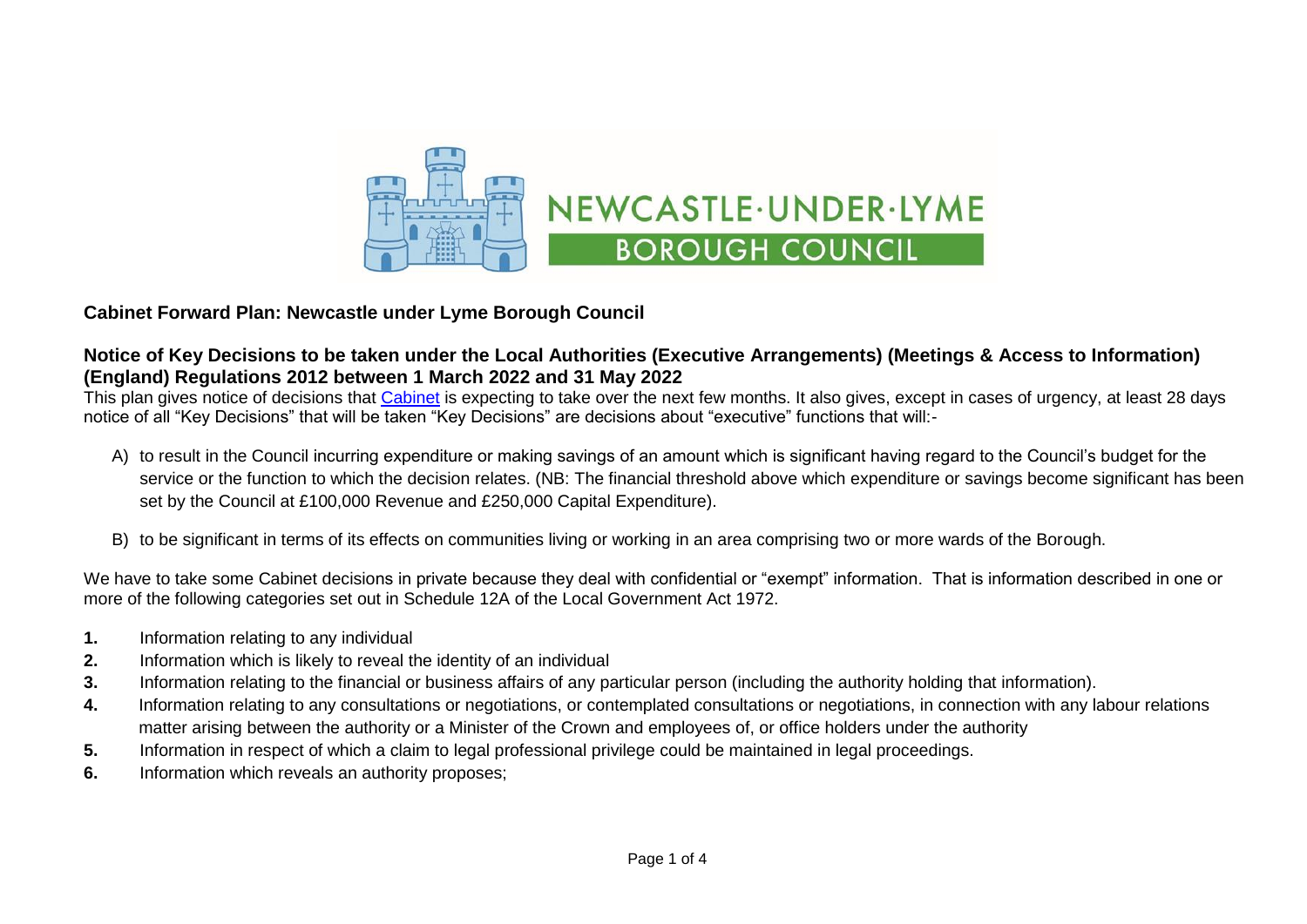- a. to give under any enactment a notice under or by virtue of which requirements are imposed on a person; or
- b. to make an order or direction under any enactment
- **7.** Information relating to any action taken or to be taken in connection with the prevention, investigation or prosecution of a crime

If we intend to take a decision in private, we will tell you why in the plan below. If you disagree with our reasons, you can tell us why using the contact details below. We will respond to you directly and will publish our response in the meeting agenda. If we have published the meeting agenda before we can respond, we will respond verbally at the meeting and record the response in the minutes.

You can find more information about Cabinet, Cabinet Members and their portfolios, agendas, reports and minutes [here.](https://moderngov.newcastle-staffs.gov.uk/mgCommitteeDetails.aspx?ID=118)

More information on Cabinet procedures, executive functions, Key Decisions, urgent decisions and access to information is available in our [Constitution.](https://moderngov.newcastle-staffs.gov.uk/ieListMeetings.aspx?CommitteeID=443&info=1&bcr=1)

For all enquiries, please contact Democratic Services, Castle House, Barracks Road, Newcastle-under-Lyme, Staffordshire ST5 1BL. Telephone – 01782 742222 / Email – [DemocraticServices@newcastle-staffs.gov.uk](mailto:DemocraticServices@newcastle-staffs.gov.uk)

| <b>Report Title</b>    | Description                                                                                                                                                                                                                                                        | Portfolio                                                                   | Intended<br><b>Decision Taker</b><br>and Date | Overview &<br>Scrutiny<br>Committee | Wards<br>Affected | Reason for<br>Determining in<br>Private Session (if<br>Applicable)                                                                                                                                                                                | <b>Key Decision</b> |
|------------------------|--------------------------------------------------------------------------------------------------------------------------------------------------------------------------------------------------------------------------------------------------------------------|-----------------------------------------------------------------------------|-----------------------------------------------|-------------------------------------|-------------------|---------------------------------------------------------------------------------------------------------------------------------------------------------------------------------------------------------------------------------------------------|---------------------|
| Irrecoverable<br>ltems | To consider a report<br>on.<br>irrecoverable items.<br>A confidential<br>appendix will be<br>considered alongside<br>this report. It will be<br>considered under Part<br>2 of the agenda by<br>virtue of paragraphs 1,<br>2 and 3 of Part 1 of<br>Schedule 12A (as | <b>Cabinet Portfolio</b><br>Holder - Finance,<br>Town Centres and<br>Growth | Cabinet 23<br><b>March 2022</b>               | Finance, Assets<br>and Performance  | All Wards         | 1,2,3 Information<br>relating to any<br>individual.<br>Information which<br>is likely to reveal<br>the identity of an<br>individual.<br>Information relating<br>to the financial or<br>business affairs of<br>any particular<br>person (including | Yes                 |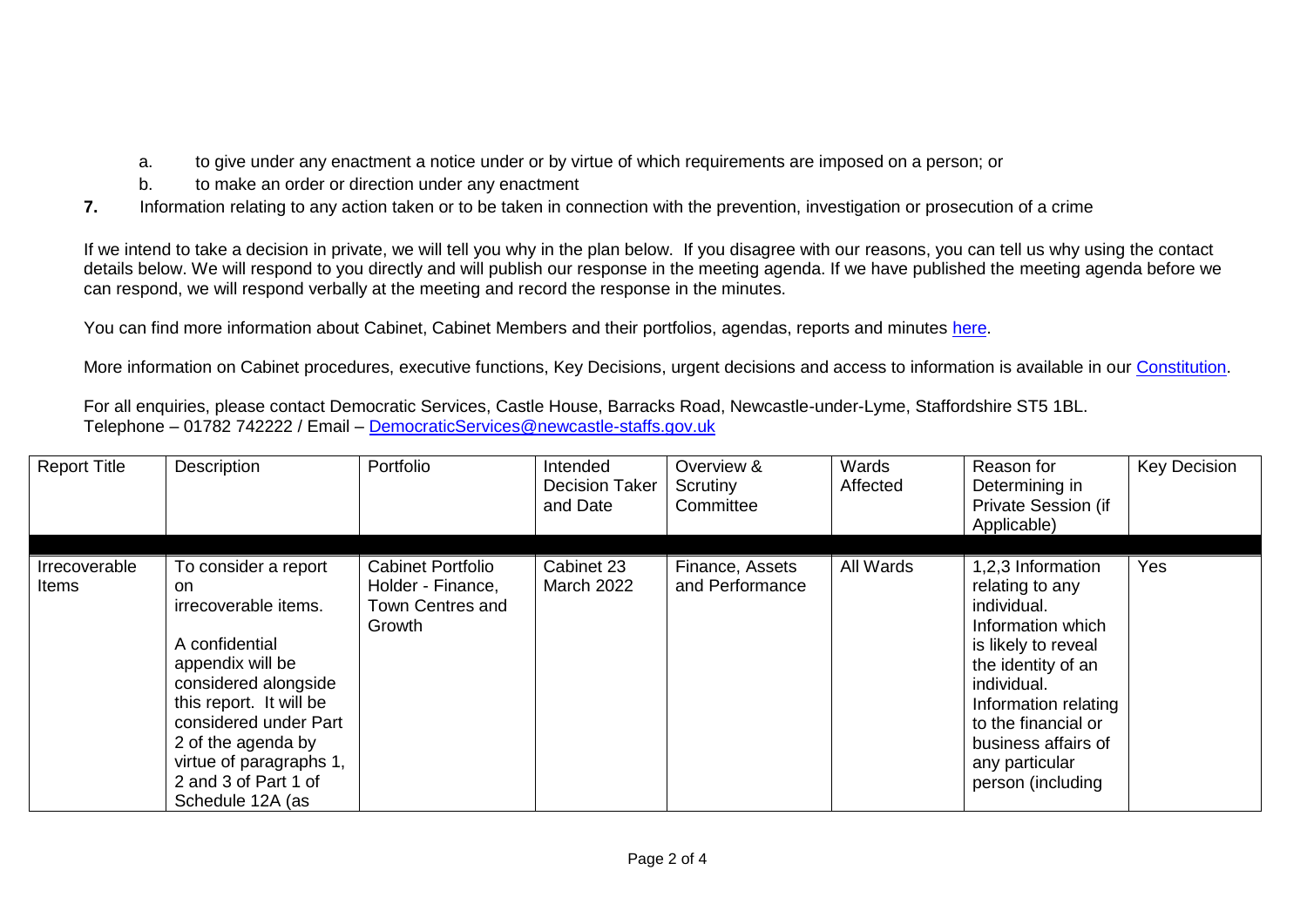| <b>Report Title</b>                                       | Description                                                                                                                                                                                                                                                                                                                                                                   | Portfolio                                                                          | Intended<br><b>Decision Taker</b><br>and Date | Overview &<br>Scrutiny<br>Committee  | Wards<br>Affected | Reason for<br>Determining in<br>Private Session (if<br>Applicable)                                                                                              |     |
|-----------------------------------------------------------|-------------------------------------------------------------------------------------------------------------------------------------------------------------------------------------------------------------------------------------------------------------------------------------------------------------------------------------------------------------------------------|------------------------------------------------------------------------------------|-----------------------------------------------|--------------------------------------|-------------------|-----------------------------------------------------------------------------------------------------------------------------------------------------------------|-----|
|                                                           | amended) of the Local<br>Government Act 1972.                                                                                                                                                                                                                                                                                                                                 |                                                                                    |                                               |                                      |                   | the authority<br>holding that<br>information)                                                                                                                   |     |
| <b>Future High</b><br>Streets Fund -<br><b>York Place</b> | To consider a report<br>on appointing a<br>contractor to<br>develop the design<br>and build contract for<br>York Place.<br>A confidential<br>appendix will be<br>considered alongside<br>this report. It will be<br>considered under Part<br>2 of the agenda by<br>virtue of paragraph 3<br>of Part 1 of Schedule<br>12A (as amended) of<br>the Local Government<br>Act 1972. | <b>Cabinet Portfolio</b><br>Holder - Finance,<br>Town Centres and<br>Growth        | Cabinet 23<br><b>March 2022</b>               | Economy,<br>Environment and<br>Place | <b>All Wards</b>  | 3 Information<br>relating to the<br>financial or<br>business affairs of<br>any particular<br>person (including<br>the authority<br>holding that<br>information) | Yes |
| Quarter Three -<br>Budget and<br>Performance<br>Report    | To receive the Q3<br>Finance and<br>Performance Report                                                                                                                                                                                                                                                                                                                        | <b>Cabinet Portfolio</b><br>Holder - Finance,<br><b>Town Centres and</b><br>Growth | Cabinet 23<br><b>March 2022</b>               | Finance, Assets<br>and Performance   | All Wards         | <b>N\A</b>                                                                                                                                                      | Yes |
| Town Deal -<br><b>Next Steps</b>                          | To consider a report<br>on the future of the                                                                                                                                                                                                                                                                                                                                  | <b>Cabinet Portfolio</b><br>Holder - Finance,                                      | Cabinet 23<br><b>March 2022</b>               | Economy,<br>Environment and          | All Wards         | $N\setminus A$                                                                                                                                                  | Yes |